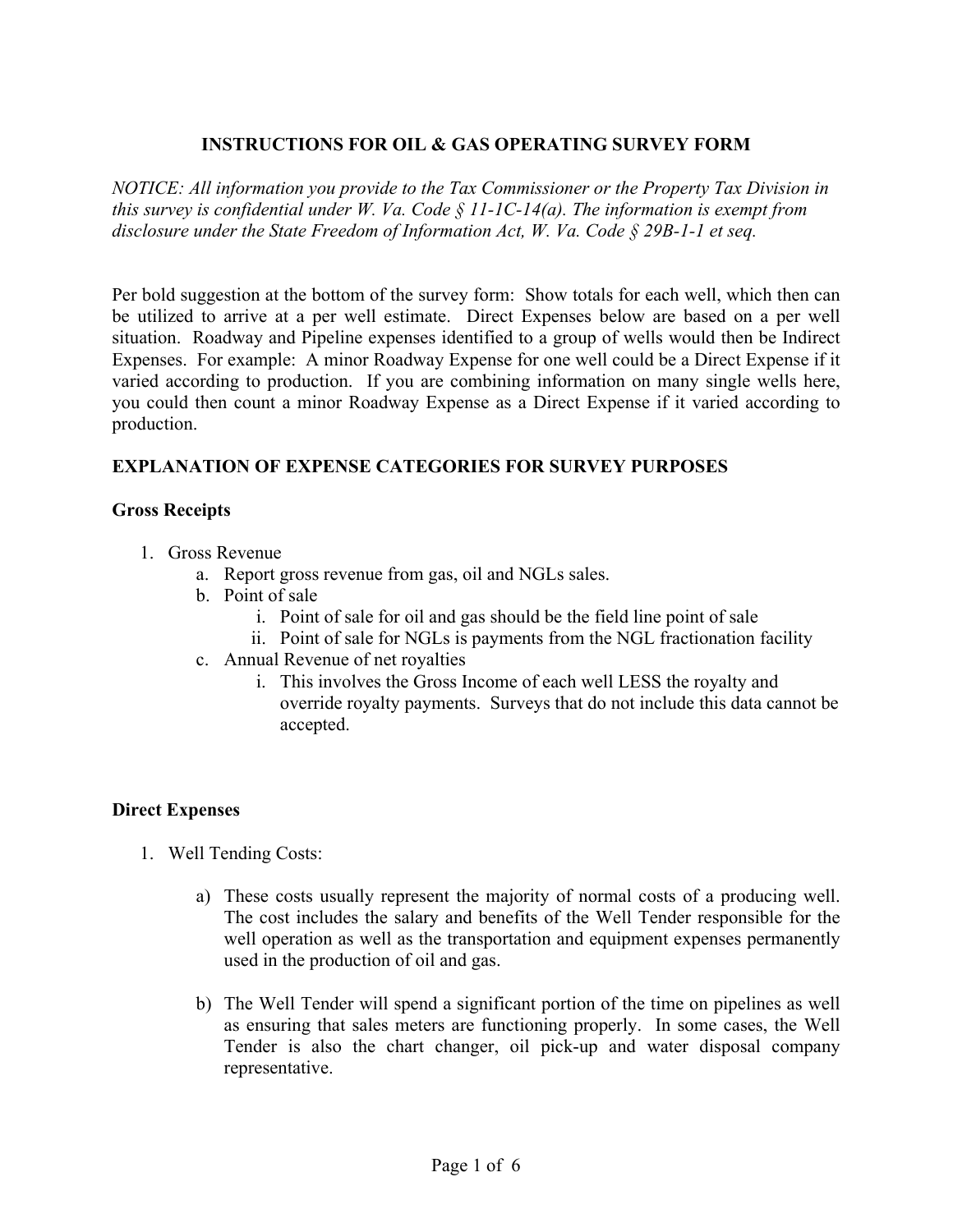- c) Where permanently used in the production of oil and gas, one is equipped with a 4 X 4 pickup (with optionally an ATV for some circumstances) and equipped with necessary communications equipment.
- d) Well Location: Wellhead and sales line maintenance, mowing, cleaning of thirdparty trash, maintenance of tanks and dike systems including reporting of leaks to proper parties, limited water disposal (from line drips and tanks), notification of oil pickup, maintenance of pumps, separator compressor units or dehydrators needed for well operation, adjustment of and checking for production (including regulators, valve controls or plunger lift systems when in use), adding detergents or other fluid lifting additives to the well as needed, periodic measurements and testing of well behavior, shutting in of wells as ordered.
- e) Roadway: Minor maintenance of safety and erosion control measures, clearing of vegetation problems (like small trees), minor maintenance of road drainage problems, notification to management of more serious problems, gate maintenance, and controlling third-party use of road. This is applicable to one well.
- f) Pipelines: Walking lines periodically to ensure no leaks, repair or replacement of leaking pipes, control of vegetation as needed along the lines and rights-of-way, reporting unusual corrosion conditions for management, observing other industry activity (especially timber operations) for significant line damage risk. This is applicable for one well.
- g) Meters: Monthly, weekly, or daily chart changes as required by management, observing meters for proper operation, reporting sales rates to bookkeeping, fluid control at meter fluid traps, reporting vandalism and acting on company behalf with chart testing.
- h) Shop: Minor vehicle maintenance, safety checks, training, and paperwork.

Note: Oil operations are normally more labor intensive, including tank monitoring and scheduling of oil pick-ups. Also, significantly more costs related to waste disposal would be likely.

- 2. Additional Supplies:
	- a) These include soap sticks (assisting well in cleaning out water produced from the formation), band clamps (pipeline repair), and replacement valves, regulators, pipeline materials, gauges, dehydration chemicals, rust control, paint, brushes, well head leak repair items, and other supplies as needed.
	- b) Oil wells frequently require significantly more material costs. These would include adding agents for paraffin control, flow enhancing chemicals, lubricants and other pump supplies.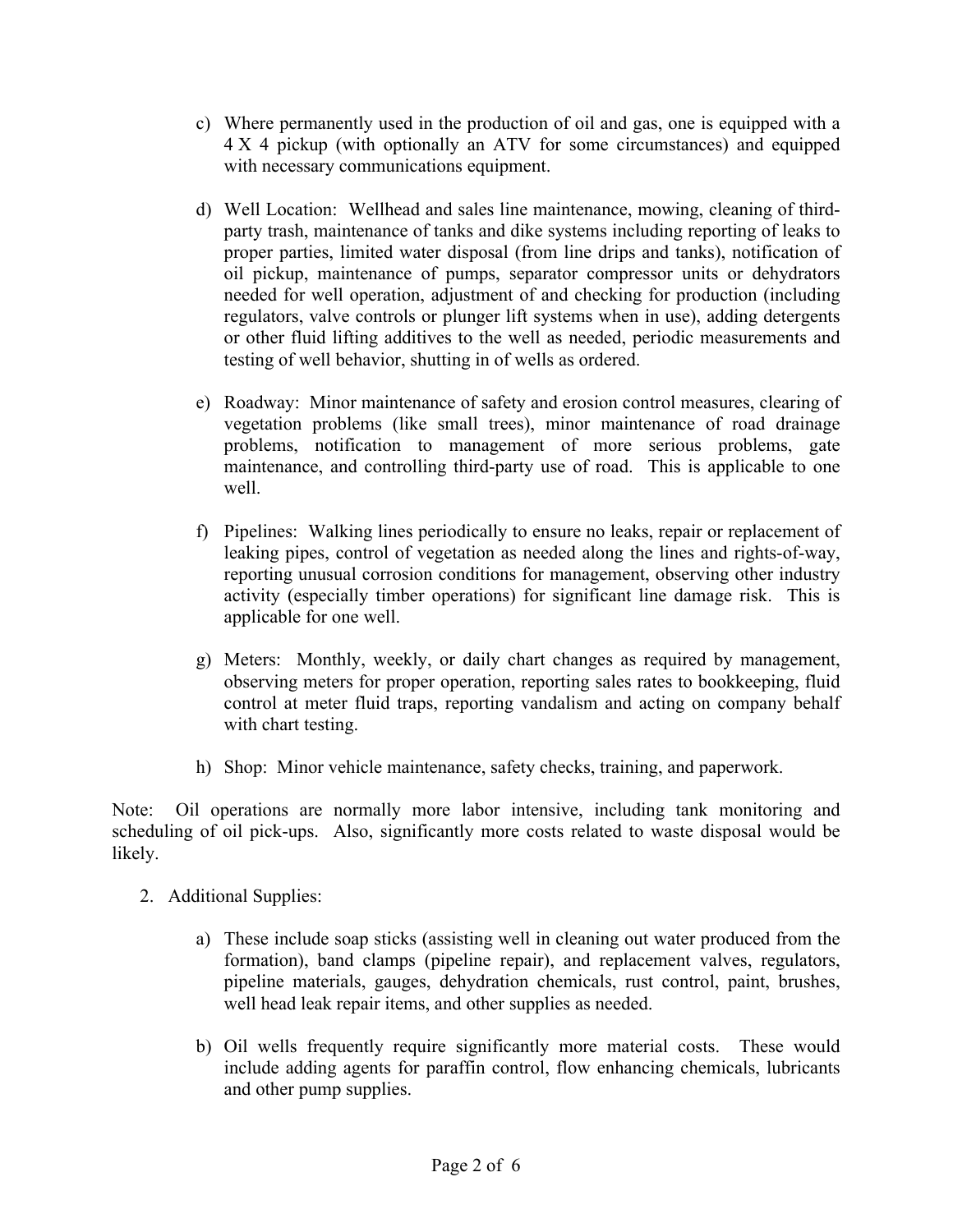- 3. Charting: Includes cost of meter calibration testing (annually or twice a year typically), chart paper, chart interpretation. This may also include meter reading for occasional gas users on the production system, especially royalty gas users. Also, this can include replacement meters or installation of temporary check meters to confirm third-party meters as accurate.
- 4. Compressor/Pumping Costs: If gas wells cannot produce naturally into a gathering line, the natural pressure is boosted through compression. Similarly, if oil wells cannot produce naturally, a pumping system is installed to bring the oil to the surface. In some instances (coalbed methane for instance) both assists may be necessary. This category covers equipment and personnel costs specific to this operation.
- 5. Electrical Costs: Many smaller compressors and most pumps are electric. Also, some large-scale flow meters will be monitored with computer systems, requiring significant electric costs and, in some instances, line installation and repair costs. This can also include right-of-way clearing to reduce likelihood of wind damage to lines.
- 6. Other Expenses: These can include a myriad of things left out of the above categories; such as freight costs; bonding costs; larger parts needs; river crossings; highway crossings; or adding line drips, separators, or dehydration equipment.

## **Other Operating Expenses:**

- 1. Swabbing, Service Rig:
	- a) Swabbing is simply the removal of fluid from the well using a cable rig. Some wells produce more fluid than the gas drive can carry out of the hole, yet not enough to require a pump. In those cases, the swabbing rig is scheduled on an asneeded basis to assist the well.
	- b) Use of a service rig is primarily for reworking a well. This process could include running or removing tubing, drilling deeper, sealing off problem areas of the well, retreating a well, cleaning up fill-up resulting from proppant or formation material reentry into the well-bore, and any number of other types of repair necessary to operate a well. Typically, service rigs are capable of much greater lifting than are swabbing rigs. Therefore, costs are 2-5 times greater as well.
	- c) With oil wells, service rigs are also required for repairing pump units or steam cleaning paraffin and wax out of rods and tubing.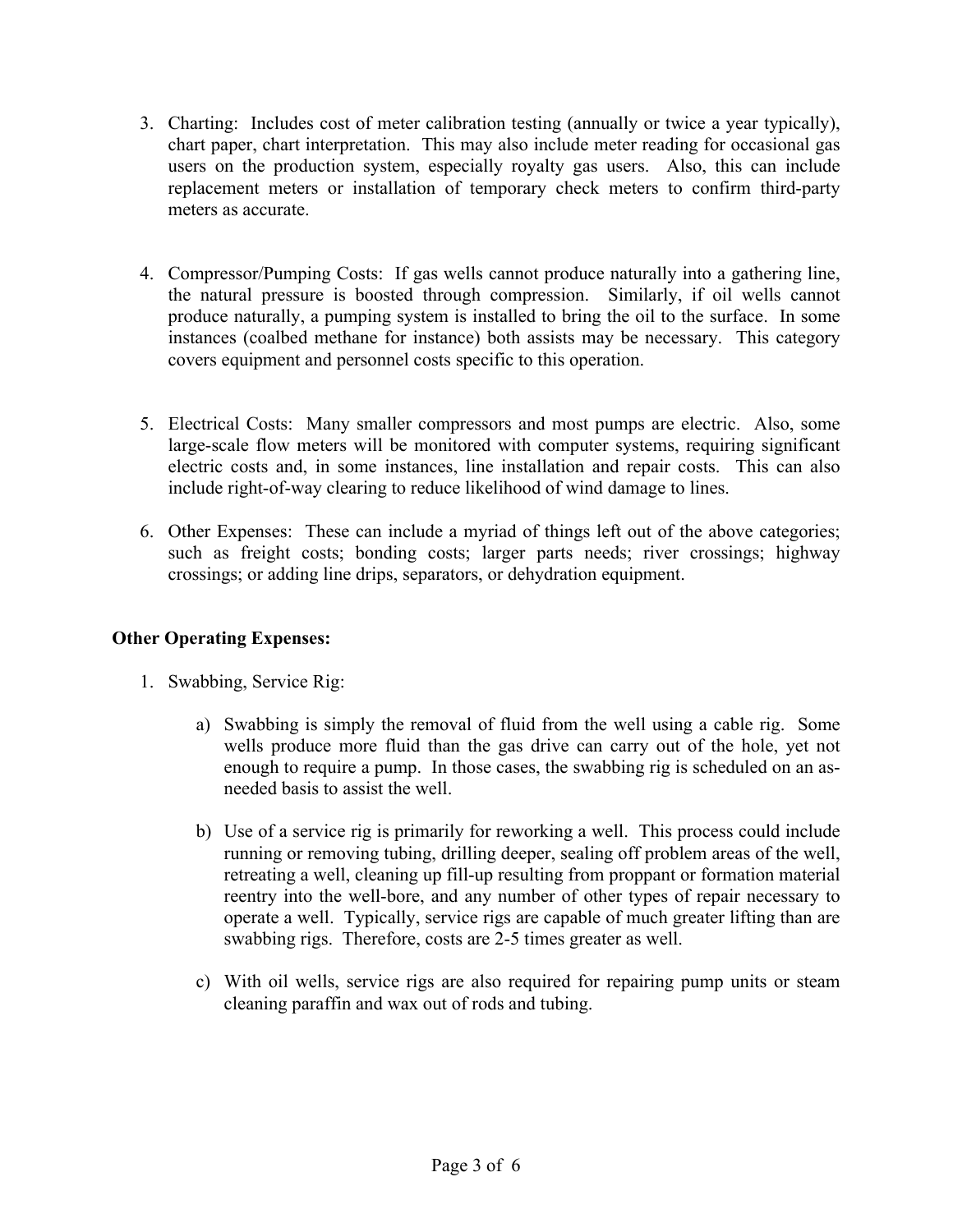- 2. Waste Disposal: Includes normal disposal of produced water from the well, but may include as well disposal of nuisance oil, disposal of waste dehydration chemicals, disposal of garbage dumped on location and roads by local residents, and disposal of other production wastes or materials. Due to the so called "zero discharge rule" applied to WV produced fluids this will include trucking costs and charges for pumping waste fluid down a UIC-approved disposal well. Some companies own their own disposal wells so the entire cost of operation of these facilities could be applied to all their wells.
- 3. Roadway: Primarily, this would be costs of major equipment and contractors used in road repair or costs associated with relocation of roads as a result of other landowner use requests or requirements. Also, annual right-of-way payments.
- 4. Pipeline: Costs that require outside contractor involvement. Most larger line repairs (larger than 3" line) would fall into this category. Also, annual right-of-way rental payments.

## **Indirect Operating Costs:**

- 1. Environmental/Safety Costs:
	- a) Costs necessitated by recent EPA, DEP, and OSHA requirements. These include water disposal reporting and permitting, air quality reporting and permitting, well reporting, Tier II, SARA Community Right to Know, OSHA surveys, etc. Many of these expenses are field level, requiring extra management involvement. Also, training of personnel in these areas is included in this category. Normally, these costs are dispersed over groups of wells.
	- b) In particular, oil costs due to spill control requirements are much greater than those experienced by most gas well operations. A single vandal-caused oil spill can be extremely costly.
- 2. Insurance: Primarily, these are liability and environmental. Recent court decisions have greatly expanded the types of liability insurance needed, and the various agencies of government keep adding new environmental responsibilities as well.
- 3. Bookkeeping:
	- a) The handling of revenues and expenses for a well. This includes proper monitoring of sales, distribution of royalties, overrides, taxes, accounts payable, and working interest distribution.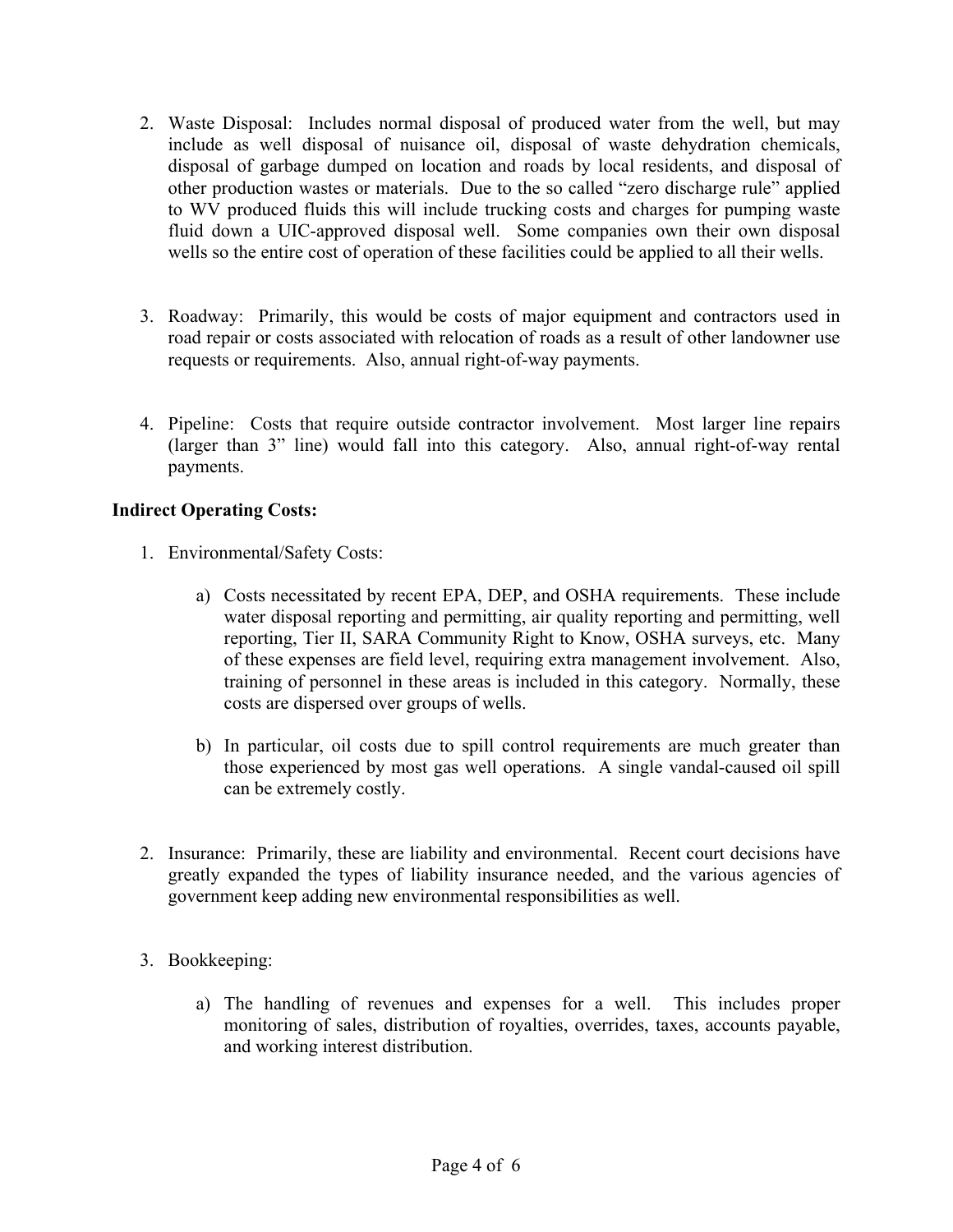- b) This includes payroll for employees and completion of necessary state and federal oil and gas reporting, including production reports, property tax filings, severance tax filings, pipeline and acreage reports, and necessary Tier II and SARA reports.
- c) This, also, includes property management (lease and right-of-way requirements), inventory and safety record keeping, and record maintenance for well production. Contract administration and oil and gas marketing costs are included.
- 4. Overhead: This cost could include management costs, costs of financing (not including interest expense), costs of buildings, utilities, computers and software, and administrative supplies.

## **Postproduction Costs**

- 1. Gathering and Compression Costs
	- a) All costs associated with making the natural gas a saleable product including removing condensate (to refinery), water, acid gas, sulfur, mercury, nitrogen, etc.,
- 2. NGL Recovery/Extraction Costs
	- a) NGL Recovery/Extraction costs refer to removing the NGLs form the natural gas (methane) in order to make the methane salable product and send the NGLs to an NGL fractionation facility. These costs may be deducted from the methane income stream.
- 3. NGL Processing
	- a) NGL processing refers separating and recovering the multiple NGL products for sale. Typically, these costs are borne by the NGL fractionation facility with any profit returned to the natural gas operator. It is assumed that these costs are already accounted for in the reported NGL gross revenue by the operator. Please state them if they are not.
- 4. Transportation Costs
	- a) Costs to transport to the field line of sale
- 5. Other Postproduction Cost
	- a) List and state (\$) any other accrued postproduction cots